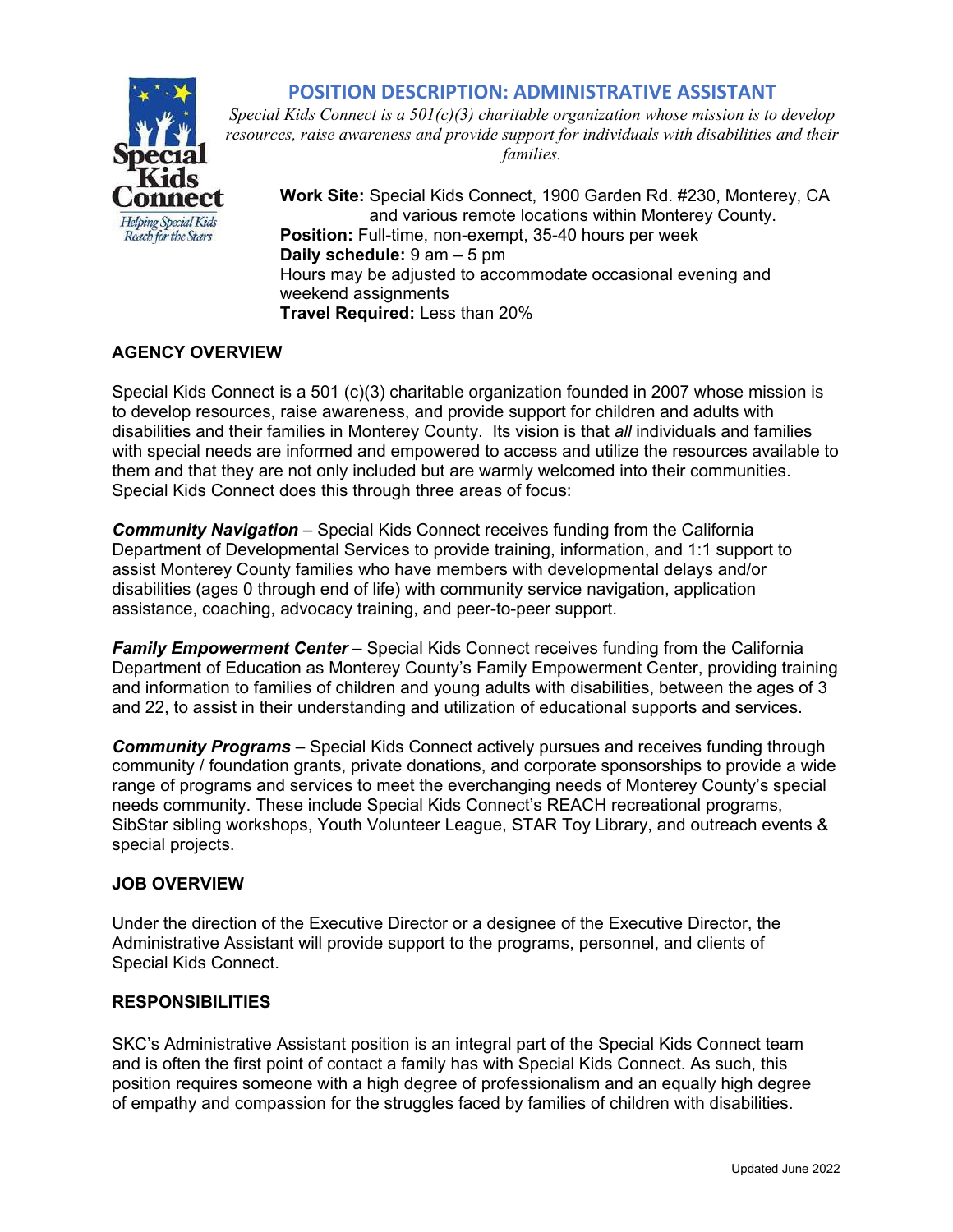This job requires occasional travel to support workshops and SKC programs taking place at other Monterey County locations, as needed.

Along with this, the responsibilities of this position include, but are not limited to:

- Organizing, maintaining, and facilitating the exchange of information and schedules related to the operation of all SKC programs and staff
- Professionally managing the transfer of incoming calls from families, professionals, and other agencies to caringly connect them with the resource(s) they seek
- Maintaining up-to-date contact lists for employees, volunteers, board members, and donors
- Documenting interactions with families, professionals and others using Special Kids Connect's cloud-based Salesforce platform
- Providing translation support for Spanish-speaking families
- Supporting the translation of documents / marketing materials and other print collateral from English to Spanish and vice versa
- Updating SKC's website and online resource directory
- Maintaining a high level of confidentiality with regard to client information
- Fulfilling receptionist and general clerical duties to include, but are not limited to, answering phones, photocopying, mail distribution, filing, and office organization
- Working with SKC's Bookkeeper to:
	- o Ensure payment and recording of vendor invoices and receipts
	- $\circ$  Facilitate billing and support annual agency financial audits
- Supporting the operation of the STAR Toy Lending Library, located on the premises of Special Kids Connect
- Supporting the development and implementation of parent/professional workshops, SKC's REACH recreational programs, family outreach events and fundraising endeavors
- Handling HR responsibilities, including administering payroll, handling new hire paperwork, and maintaining employee records for a staff of approximately 10 people
- Collaboration with Special Kids Connect's staff in support of SKC's portfolio of programs across divisions.
- Other duties, as assigned

## **MINIMUM QUALIFICATIONS:**

- 1. High school diploma or higher
- 2. Bilingual *and* biliterate in both Spanish and English, demonstrating proficiency in spelling and grammar for both languages
- 3. Advanced written communication skills, including excellent command of English grammar and written composition
- 4. Successful completion of pre-employment background checks and drug testing
- 5. Strong customer service and communication skills, both verbal and written, organizational skills, both analytical and problem solving
- 6. The ability to recognize and work with confidential information
- 7. Ability to manage requests/needs of multiple staff members and work on multiple projects simultaneously, achieving deadlines under pressure
- 8. A detail-oriented, positive attitude conducive to working effectively as a team member
- 9. A valid California driver's license, proof of vehicle insurance (liability and property damage on vehicle used), and reliable transportation or the ability to secure timely transportation to perform the essential functions of the job
- 10. Proficiency in MS Office products (Word, Excel, PowerPoint) and Google Drive with a willingness to learn additional programs, as needed